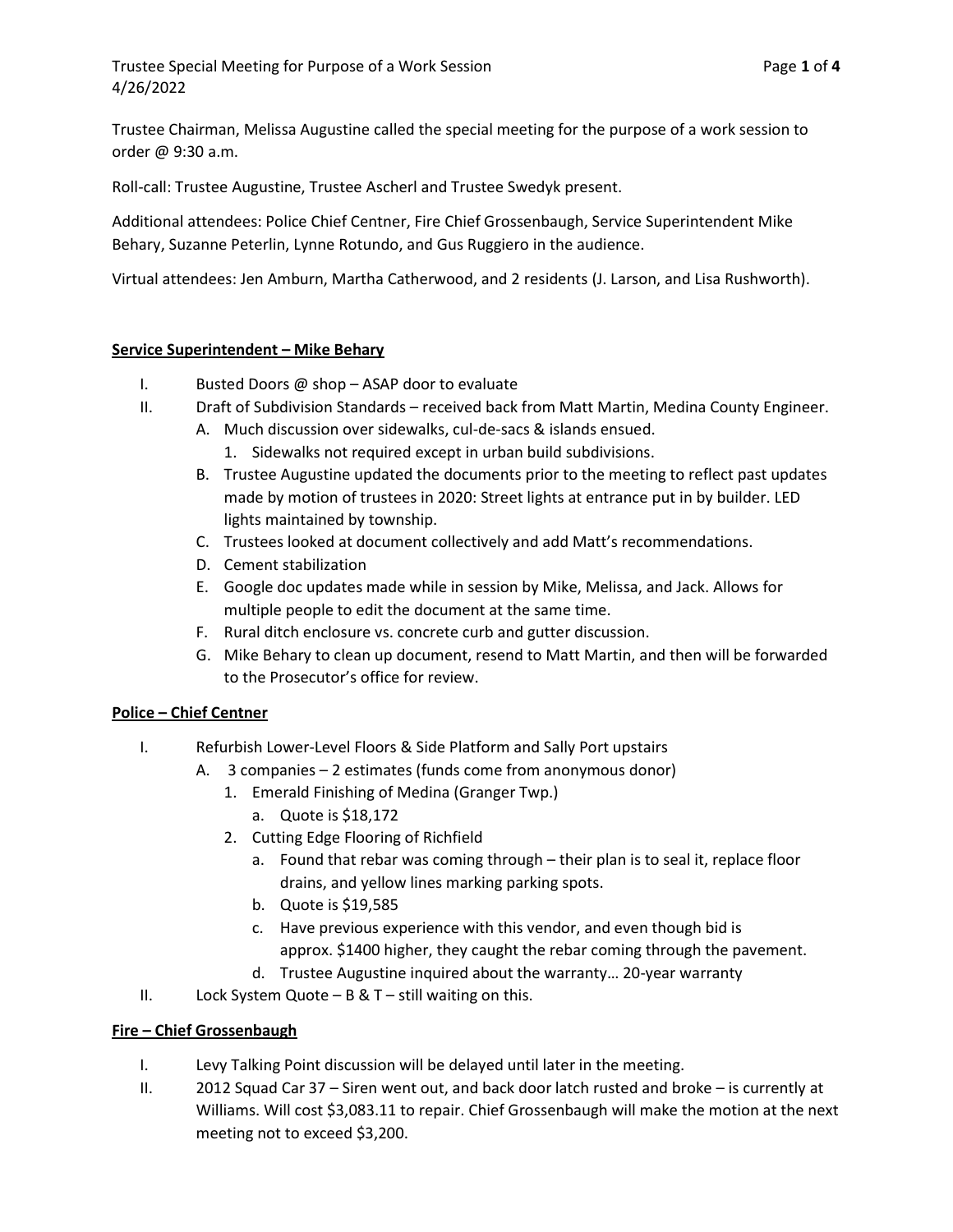Trustee Special Meeting for Purpose of a Work Session **Page 2 of 4** Page 2 of 4 4/26/2022

- III. Trustee Ascherl asked if the trucks are undercoated. Chief Grossenbaugh stated that they weren't. He has heard pros and cons on this being done.
- IV. Replace light fixtures with LED bulbs in Fire station Bays and in the Fire station.
	- A. Chief Grossenbaugh to get quotes from Lights.com and Home Depot.
	- B. One of his people at the fire station can wire the ballast to connect to LEDs.

## Fiscal Officer – Martha Catherwood

- I. Martha attended a webinar regarding the required reporting for American Rescue Plan funds. She is looking for a consensus from the board agreeing to approve the standard allowance method. The Board agreed to indicate the standard allowance method on the report due April 30, 2022.
- II. Martha recommended the Trustees contact Baker Dublikar for additional allowable usage guidance. Ms. Augustine asked if ARPA funding could be used for legal guidance as it was for the other COVID grant. Martha replied she assumed so, but it can be paid out of the General Fund in order to maximize ARPA funds for larger projects.

#### Zoning – Tom Wilson

I. Reminder of Continuation of Map Amendment meeting on May  $5<sup>th</sup>$  at 6:30 p.m.

#### Fire – Chief Grossenbaugh (cont.)

- I. Levy Talking Point discussion.
	- A. Full-time members another option presented.
	- B. Increase to 3-man staffing is a definite consideration.
	- C. Increase number of shifts to Five (5) Twelve Hour shifts per month
	- D. Discussed additional part-time members bumping up the roster to 35-38 firefighters.
	- E. Example of Seven Hills Fire Dept. 1500 calls with 5 members, paying more \$, but not as high of a turnover.
	- F. Discussion ensued re: PT dept. possibly increasing hourly wage, have a core group of members, retention.
	- G. Safety of members & community. Important to have a Medic on any calls.
	- H. Guaranteed medic, 3-man staffing.
	- I. Model after Brunswick Hills F.D.
	- J. If add five (5) people to the part-time staffing at Fire Department, it will cost an estimated \$28K for the first year (equipment and turnout gear).
	- K. Trustee Swedyk requested a cost analysis.
	- L. Renewal vs. Replacement Levy meet with Fiscal Officer and Prosecutor's office.
	- M. Chief's position still would like there to be a full-time chief position.
	- N. Trustee Augustine supports the 3 full-time fire station members and full-time chief.
	- O. Trustee Ascherl concern with unions coming in with full-time members, and also benefit cost concerns. With the additional part time firemen, this gives the dept. room to grow.
	- P. Fireman Gus Ruggiero from the audience stated that unions can also be for part-time fire departments too.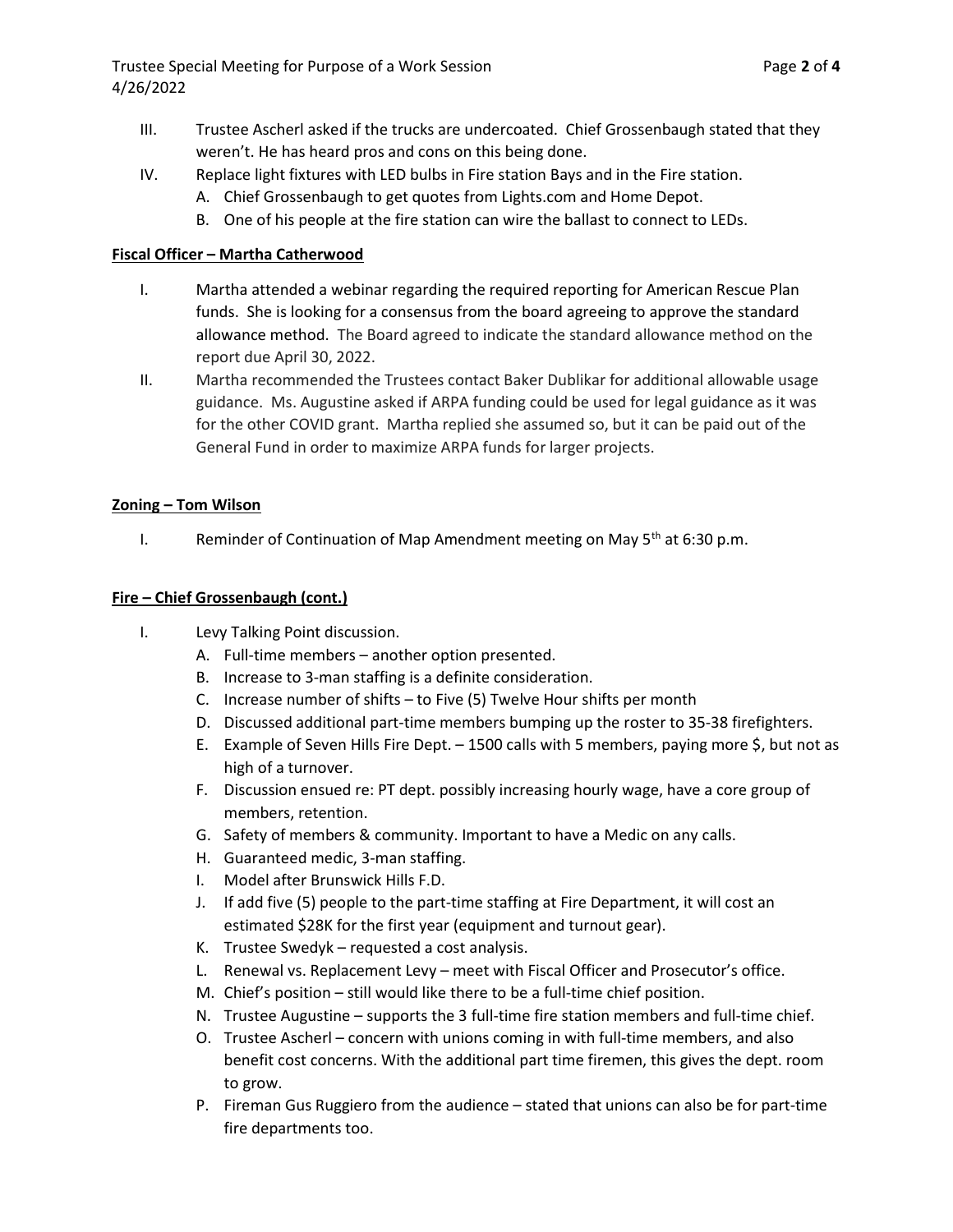Q. Trustee Swedyk – economically, it is a tough road for millage levy. He supports the parttime increase to three-person staffing vs. fulltime.

# Administrative – Suzanne Peterlin

- I. Website removal of all archived info. and figure out what items do we want to see on the new website.
- II. Letters sent to Valley Brook residents for May  $4<sup>th</sup>$  meeting with the County Engineer.
- III. Drafted Mtg. Agenda May 3<sup>rd</sup> meeting, Trustees discussed. May 3<sup>rd</sup> meeting will be canceled. There will be a Special Meeting of the Trustees on May  $4<sup>th</sup>$  at 5:15 p.m. for the purpose of paying bills.
- IV. Cemetery There is a deed that will need to be signed for a recent purchase of a lot at Maple Hill Cemetery.
- V. Still working on Zoning Fee Structure with four items left to discuss.

# Trustee Ascherl

- I. Proctor Position:
	- a. Spoke with the County Prosecutor's office regarding concerns with one of the applicants for the proctor position – they see no problems with this.
	- b. One resident who is a high school student also applied for the position of proctor.
	- c. One person out of state emails sent attempting to contact, answered the first email, and no response since.
	- d. Trustees would like to meet with both applicants Trustee Ascherl to setup meeting for either Thursday, 4/28/2022 or next Thursday or Friday of next week.
- II. YouTube channel for Hinckley Township can turn off commenting for the YouTube. Check with Proximity Marketing regarding this. Also, mention this to the proctors upon interviewing them to have them take Zoom recordings and put on the YouTube channel possibly in the future.

## Trustee Swedyk

- I. Trustee Swedyk met with Highland RAH (Recreational Association of Highland) Re: Kobak Field.
	- A. Discussed the possibility of a picnic table, fence (chain-link); Trustee Augustine mentioned that the previous board had discussions about allowing signage on the fence. Fence is a liability right now - damaged and broken.
	- B. Trustee Augustine mentioned the possibility of obtaining the playground equipment from old Hinckley Elementary.
	- C. Re: picnic table the trustees briefly discussed the possibility of having one of the Eagle Scouts, or maybe even a local boy scout group, do a project to build one or several tables.
- II. Website paperwork sent to the County Prosecutor's office.

# Trustee Augustine

- I. Employee Non-Union Handbook Update/Review
	- A. Our document now is 38 pages, and is from 2008.